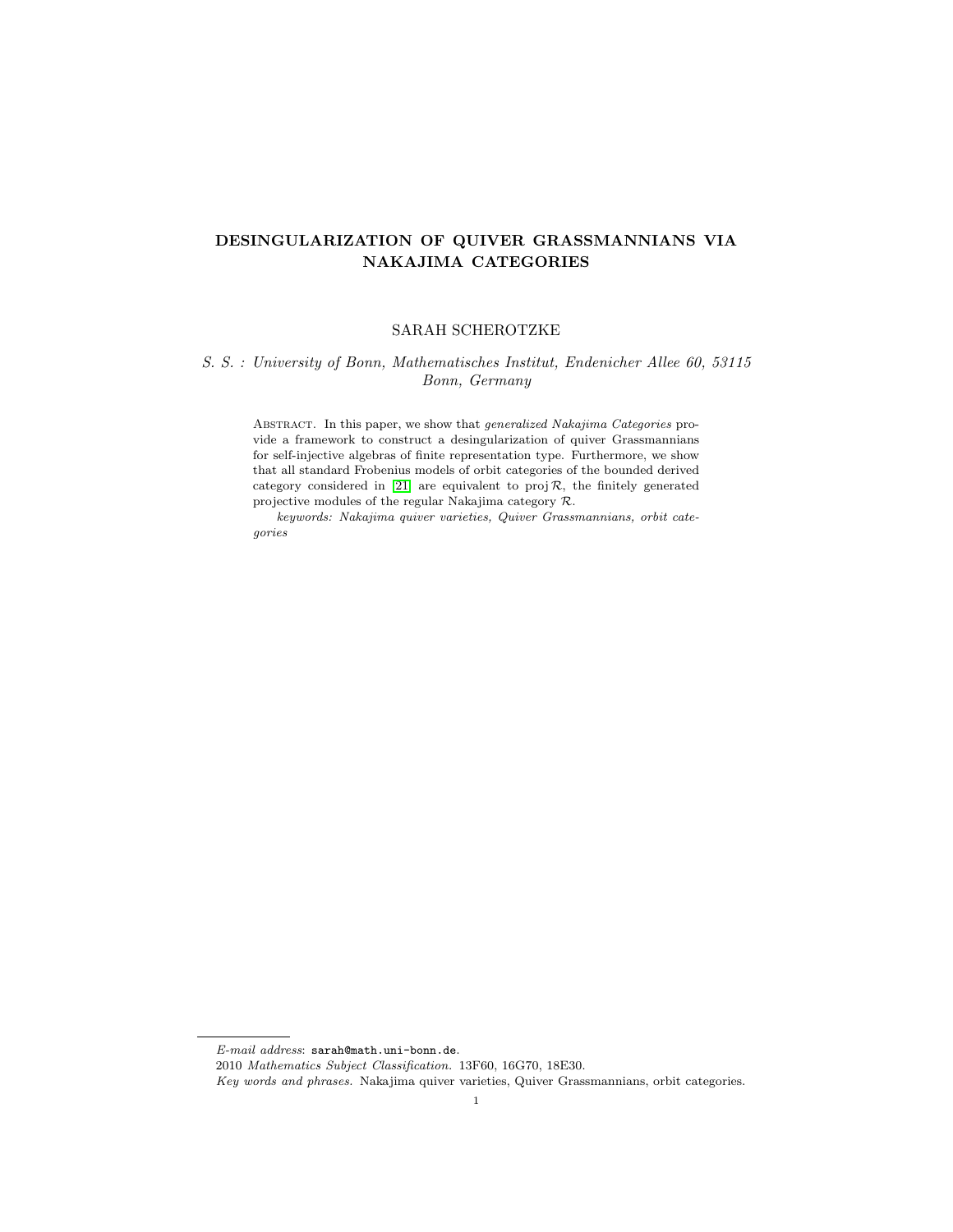### **CONTENTS**

| Introduction                                                         | 2  |
|----------------------------------------------------------------------|----|
| Nakajima categories and generalized quiver varieties<br>1.1.         | ິ  |
| Frobenius models of orbit categories of the derived category<br>1.2. |    |
| Desingularization of quiver Grassmanians<br>1.3.                     | 3  |
| Generalized Nakajima categories and quiver varieties<br>2.           |    |
| <b>Notations</b><br>2.1.                                             |    |
| 2.2. Generalized Nakajima Categories                                 |    |
| 2.9. Kan extensions and Stability                                    |    |
| 3. Frobenius models and Nakajima categories                          |    |
| 3.1. Gorenstein projective modules of $\mathcal S$                   |    |
| 3.6. Frobenius models of self-injective algebras                     | 9  |
| Desingularization of quiver Grassmannians<br>4.                      | 10 |
| References                                                           | 13 |

### 1. INTRODUCTION

<span id="page-1-0"></span>In this article, we construct desingularizations of quiver Grassmannians for all modules over a self-injective algebra of finite type. A quiver Grassmannian is the variety of subrepresentations with given dimension vector of a fixed quiver representation. Quiver Grassmannianns appeared first in work of Schofield [\[40\]](#page-13-0) and Crawley-Boevey [\[9\]](#page-12-2). Ever since Caldero and Chapoton discovered [\[6\]](#page-12-3) that the canonical generators of Fomin-Zelevinsky's cluster algebras [\[15\]](#page-12-4) can be interpreted as generating polynomials of Euler characteristics of quiver Grassmannians, quiver Grassmannians have played an important role in the additive categorification of (quantum) cluster algebras.

The question of finding desingularizations of quiver Grassmannians has attracted a lot of interest, see also [\[7\]](#page-12-5) and [\[8\]](#page-12-6). All results currently available in the literature focus on the desingularization of quiver Grassmannians of Dynkin or tilted Dynkin, see [\[23\]](#page-12-7) type. We work with a class of algebras of a completely different kind, that is self-injective algebras. Namely we show that generalized quiver varieties, as defined in [\[38\]](#page-13-1), give a framework to construct desingularization maps for quiver Grassmannians of self-injective algebras of finite type.

In the rest of this Introduction we give a more detailed account of our main results.

<span id="page-1-1"></span>1.1. Nakajima categories and generalized quiver varieties. Quiver varieties were first introduced by Nakajima in [\[27\]](#page-13-2). Since then they have been of great importance in Nakajima's geometric study of Kac Moody algebras and their representations [\[27\]](#page-13-2), [\[28\]](#page-13-3).

In [\[38\]](#page-13-1), we introduce generalized quiver varieties associated to a regular Nakajima category R. Generalized quiver varieties provide a unified approach to classical and cyclic quiver varieties, which arise as special cases of the theory. Furthermore, generalized quiver varieties share many features of classical and cyclic quiver varieties, including smoothness. In [\[38\]](#page-13-1) we also show that affine quiver varieties associated to Dynkin quivers are equivalent to the moduli spaces of representation of a certain full subcategory  $S$  of  $R$ , the *singular Nakajima category*.

2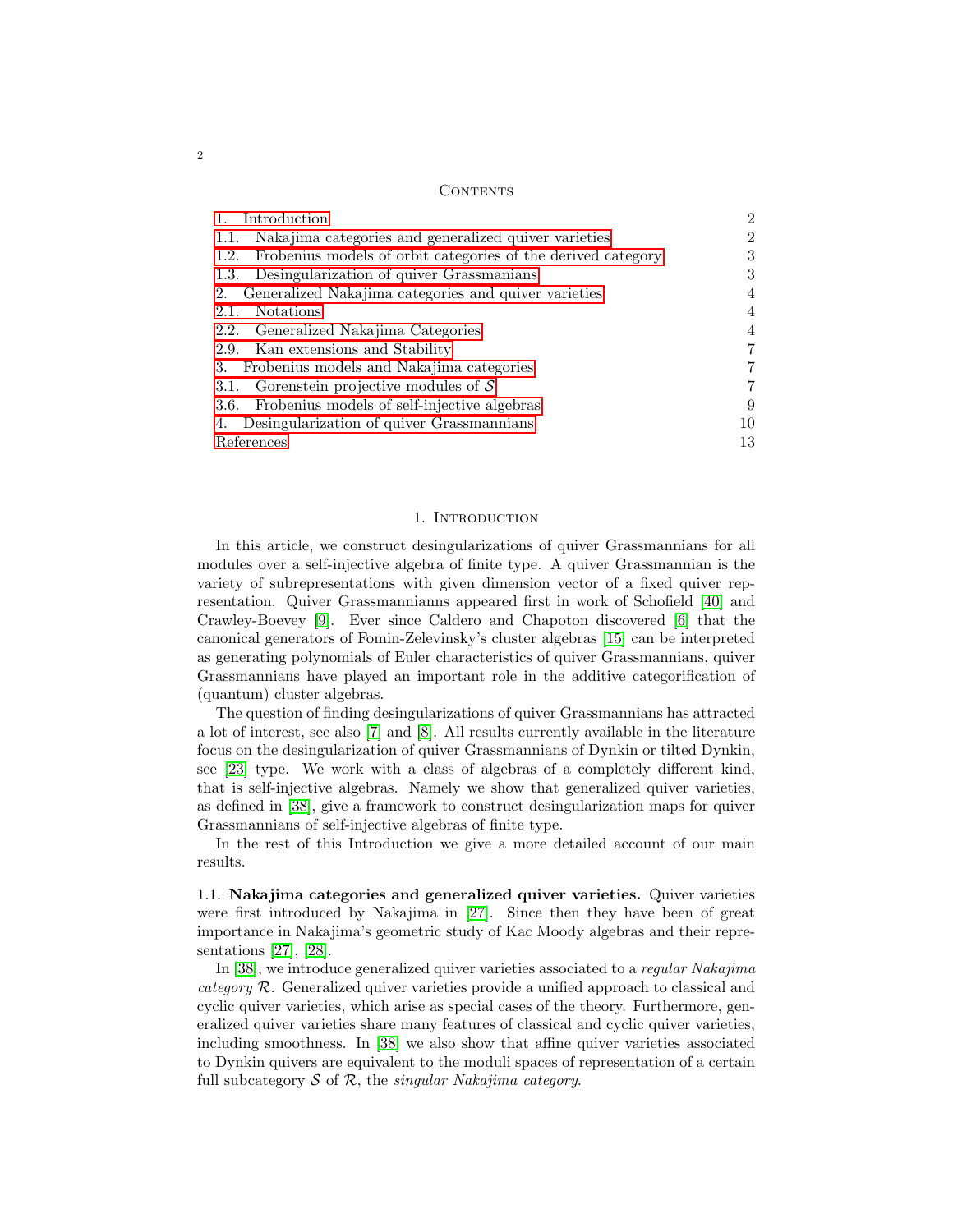<span id="page-2-0"></span>1.2. Frobenius models of orbit categories of the derived category. Let Q be of Dynkin type and let  $\mathcal{D}_{Q}$  be its bounded derived category of finite-dimensional representations. If F is an equivalence of  $\mathcal{D}_Q$  satisfying the assumptions in [\[21\]](#page-12-0) then the orbit category  $\mathcal{D}_Q/F$  is triangulated. A Frobenius model of  $\mathcal{D}_Q/F$  is a Frobenius category  $\mathcal E$  such that its associated stable category  $\mathcal E$ , i.e. the quotient of E by its category of projective-injective, is equivalent to  $\mathcal{D}_Q/F$  as a triangulated category.

Let  $R$  be the regular Nakajima category. This category depends on the choice of an admissible configuration  $C$ , which is a subset of the vertices of the repetition quiver  $\mathbb{Z} Q$  and on an isomorphism F of the mesh category  $k(\mathbb{Z} Q)$ , which by Happel's Theorem is equivalent to the category of indecomposable objects of  $\mathcal{D}_Q$ . We show that if  $proj \mathcal{R}$  is Krull-Schmidt, then the category of finitely generated projective  $\mathcal{R}\text{-modules}$  is a Frobenius model for  $\mathcal{D}_Q/F$ . Conversely, we show that all Frobenius models of  $\mathcal{D}_Q/F$  which are standard are indeed equivalent to proj R. Furthermore, we have that  $\mathcal{D}_Q/F \cong \mathcal{R}/\langle \mathcal{S} \rangle$ , whose objects are shown in [\[38\]](#page-13-1) to parametrize the strata of Nakajima quiver varieties and their degeneration order.

The results of this section play a major role in [\[39\]](#page-13-4), where we establish a connection between the algebraic and geometric realization of the quantum group proposed by Bridgeland [\[4\]](#page-12-8) and Qin [\[32\]](#page-13-5) respectively.

<span id="page-2-1"></span>1.3. Desingularization of quiver Grassmanians. Desingularizations of quiver Grassmanians have been established recently in the case of hereditary algebras of finite representation type in [\[7\]](#page-12-5) and tilted algebras of Dynkin type [\[23\]](#page-12-7). Here we achieve an analogous result for the class of self-injective algebras of finite representation type using generalized quiver varieties. We show that any self-injective algebra of finite representation type can be realized as a singular Nakajima category S:

<span id="page-2-2"></span>**Theorem 1.4.** (Theorem [4.1\)](#page-9-1) Let A be a standard self-injective algebra of finite representation type. Then there is a singular Nakajima category  $S$  which is Morita equivalent to A. Hence the moduli space of representations of a basic self-injective algebras of finite type is a generalized quiver variety.

To the singular Nakajima category  $S$ , we can associate uniquely up to isomorphism a regular Nakajima category  $\mathcal R$ . We use techniques developed in [\[23\]](#page-12-7) to construct desingularization maps for quiver Grassmannians of modules of self-injective algebras of finite representation type. The domain of the desingularization maps are smooth quiver Grassmannians of  $R$ –modules.

Using Theorem [1.4](#page-2-2) and results from [\[38\]](#page-13-1), we prove that there exist functors

 $K_{LR}: \text{mod } A \to \text{mod } \mathcal{R}$  and  $\text{res}: \text{mod } \mathcal{R} \to \text{mod } A$ ,

that are called respectively intermediate extension and restriction, and that satisfy

$$
\mathrm{res}\circ K_{LR}\cong \mathbf{1}.
$$

Given an  $A$ -module  $M$ , we show that the quiver Grassmannian of submodules with dimension vector d, which is denoted  $Gr_d(K_{LR}M)$ , is always smooth.

**Theorem 1.5.** (Theorem [4.6\)](#page-11-0) Let M be an A-module. Then there are finitely many dimension vectors d such that the map

$$
\pi^{gr}: \sqcup_d \text{Gr}_d(K_{LR}M) \to \text{Gr}_e(M), N \mapsto \text{res } N
$$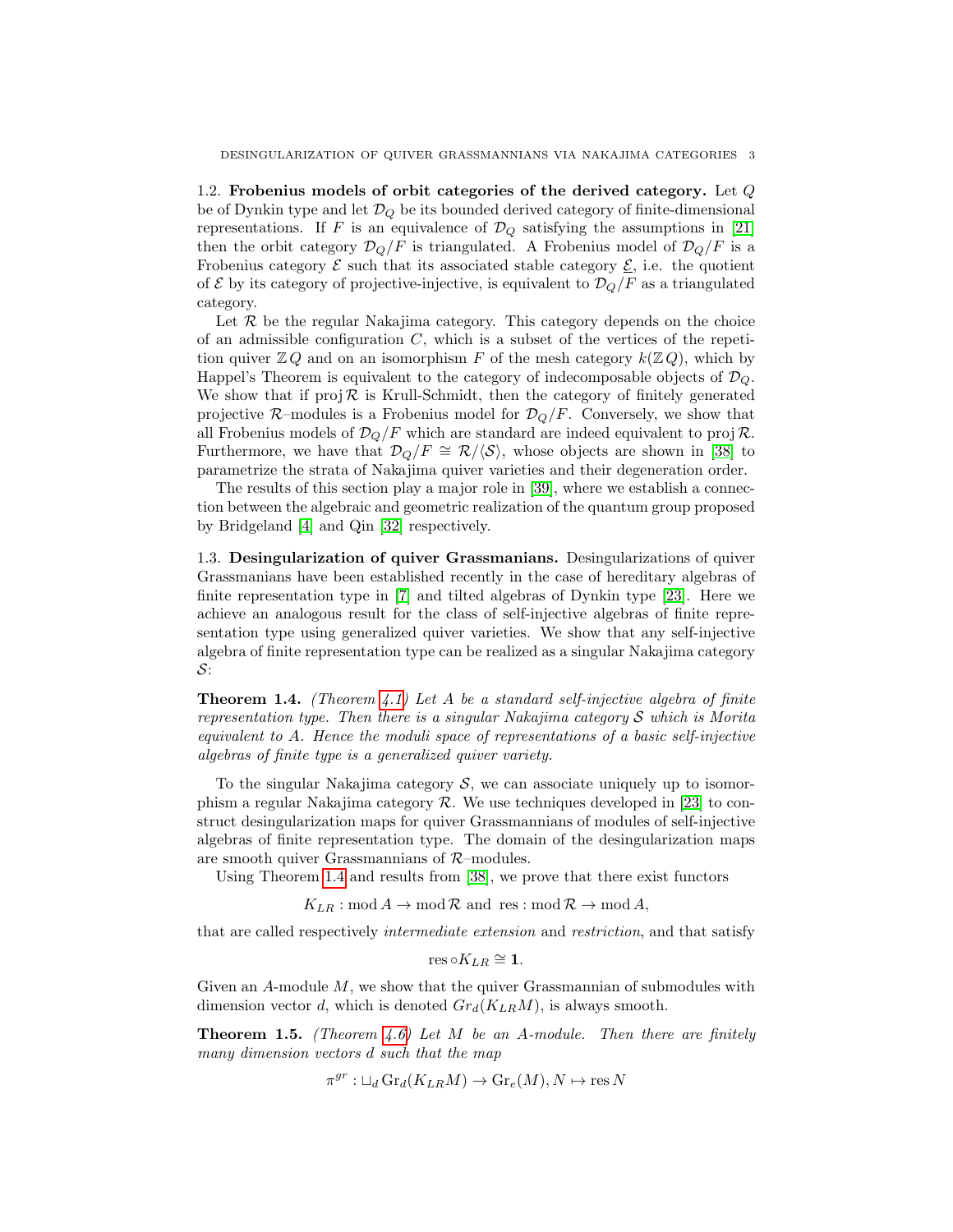### 4 DESINGULARIZATION OF QUIVER GRASSMANNIANS VIA NAKAJIMA CATEGORIES

is proper and surjective with smooth domain. Restricting the domain to the subspace containing only bistable modules  $\mathrm{Gr}^{bs}_d(K_{LR}M)$  yields a desingularization map.

Acknowledgements: The author is grateful to Karin Erdmann, Andrzej Skowron'ski and Jan Schröer for providing references and to the referee for his careful reading.

## 2. Generalized Nakajima categories and quiver varieties

<span id="page-3-1"></span><span id="page-3-0"></span>2.1. **Notations.** For later use, we introduce the following notations. Let  $k$  be an algebraically closed field and Mod  $k$  be the category of  $k$ -vector spaces. Recall that a k-category is a category whose morphism spaces are endowed with a k-vector space structure such that the composition is bilinear. Let  $\mathcal C$  be a k-category and let Mod(C) be the category of right C-modules, i.e. k-linear functors  $\mathcal{C}^{op} \to \text{Mod}(k)$ . We denote  $mod(\mathcal{C})$  the category of locally finite-dimensional  $\mathcal{C}\text{-modules}$ , that is all k-linear functors  $\mathcal{C}^{op} \to \text{Mod}(k)$  with finite-dimensional image on the objects of C. For each object  $x$  of  $C$ , we obtain a free module

$$
x^{\wedge}=x_{\mathcal{C}}^{\wedge}=\mathcal{C}(?,x):\mathcal{C}^{op}\rightarrow\mathrm{Mod}\,k
$$

and a cofree module

$$
x^{\vee}=x^{\vee}_{\mathcal{C}}=D(\mathcal{C}(x,?)): \mathcal{C}^{op}\to {\rm Mod}\, k.
$$

Here, we write  $\mathcal{C}(u, v)$  for the space of morphisms  $\text{Hom}_{\mathcal{C}}(u, v)$  and D for the duality over the ground field k. Recall that for each object x of C and each  $C$ –module M, we have canonical isomorphisms

(2.1.1) 
$$
\operatorname{Hom}(x^{\wedge}, M) = M(x) \quad \text{and} \quad \operatorname{Hom}(M, x^{\vee}) = D(M(x)).
$$

In particular, the module  $x^{\wedge}$  is projective and  $x^{\vee}$  is injective. We will denote proj  $\mathcal{C}$ the full subcategory of C–modules with objects the finite direct sums of objects  $x^{\wedge}$ and dually, we denote inj  $\mathcal C$  the full subcategory of  $\mathcal C$ -modules with objects the finite direct sums of objects  $x^{\vee}$ . Furthermore, throughout the paper we denote by  $\mathcal{C}_0$  the set of objects of C.

For all triangulated categories T, we shall denote by  $\Sigma$  the shift functor, by  $\tau$ the Auslander-Reiten translation and by  $S$  the Serre functor. We will denote by  $\mathcal{D}_Q$  the bounded derived category of finite-dimensional  $kQ$ -modules. For a quiver  $Q$ , we denote by  $Q_0$  its set of vertices.

<span id="page-3-2"></span>2.2. Generalized Nakajima Categories. In this section we recall the definition of the singular and regular Nakajima categories  $\mathcal R$  and  $\mathcal S$  given in [\[39\]](#page-13-4). The regular Nakajima category  $R$  is a mesh category which we can associate to any acyclic finite quiver and  $\mathcal S$  is a full subcategory of  $\mathcal R$ . We start by introducing the graded Nakajima categories which are defined in [\[22\]](#page-12-9). In [\[22\]](#page-12-9), we denoted the graded Nakajima categories by  $R$  and  $S$ , here we will denote them by  $R^{gr}$  and  $S^{gr}$ .

Let  $Q$  be a finite acyclic quiver with set of vertices  $Q_0$  and set of arrows  $Q_1$ . We denote by  $k(\mathbb{Z}, Q)$  the mesh category of  $\mathbb{Z}, Q$ . By Happel's Proposition 4.6 of [\[16\]](#page-12-10) and Theorem 5.6 of [\[17\]](#page-12-11), there is a fully faithful embedding

$$
H: k(\mathbb{Z} Q) \hookrightarrow \text{ind}\, \mathcal{D}_Q
$$

where  $\text{ind } \mathcal{D}_Q$  denotes the category of indecomposable complexes in the bounded derived category of mod $(kQ)$ . The functor H is an equivalence if and only if Q is of Dynkin type.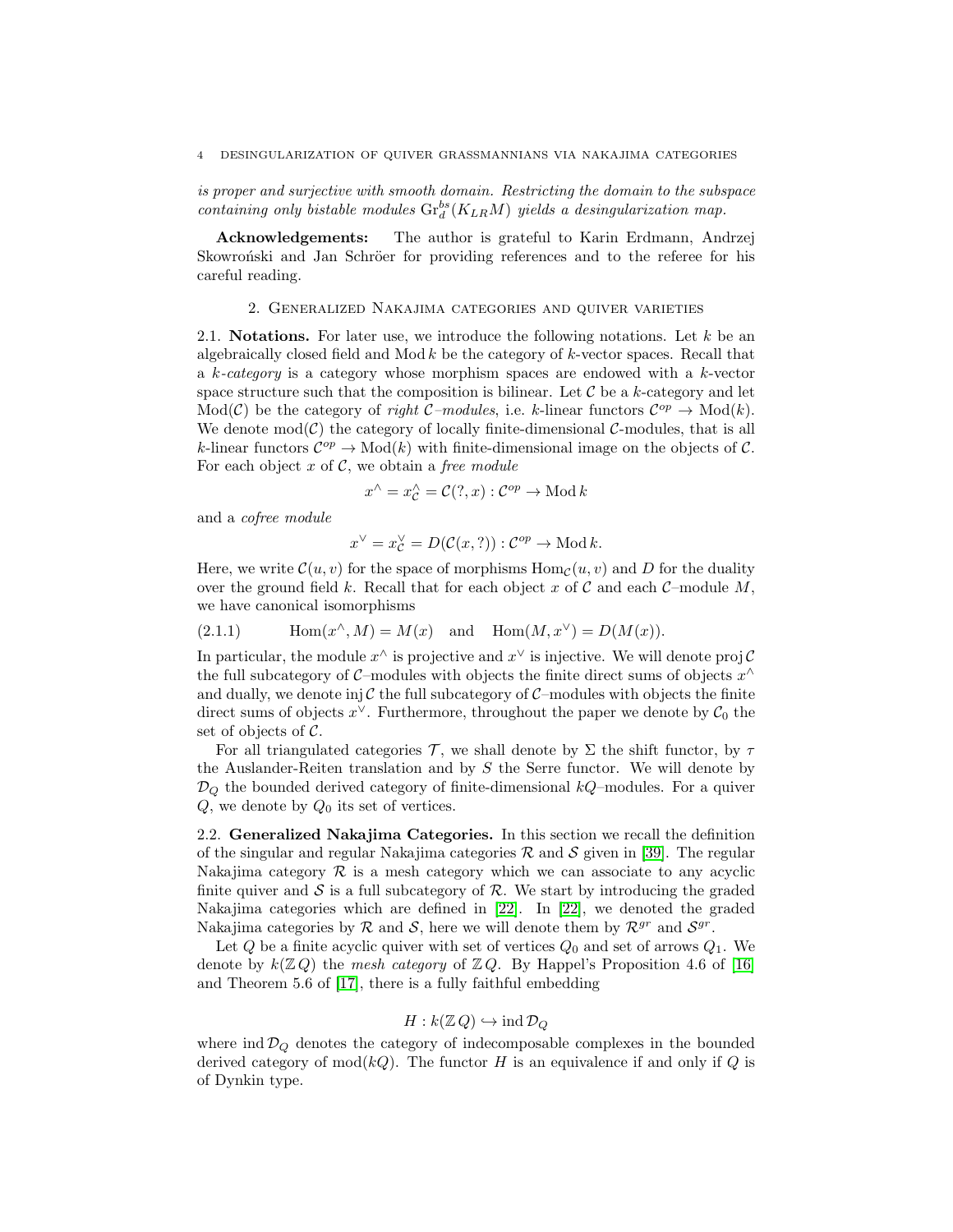Let us denote by  $\tau$  the automorphism of  $\mathbb{Z} Q$  corresponding to the action of the Auslander-Reiten translation on  $\mathcal{D}_Q$ . Let C be a configuration of  $\mathbb{Z} Q$ , that is a subset of the set of vertices of the repetition quiver  $\mathbb{Z} Q$ . We denote by  $\mathbb{Z} Q_C$ the quiver obtained from  $\mathbb{Z} Q$  by adding for all  $x \in C$  a vertex  $\sigma(x)$  and arrows  $\tau(x) \to \sigma(x)$  and  $\sigma(x) \to x$ .

For example, if  $Q$  is an orientation of the Dynkin diagram  $A_2$  and  $C$  all vertices of  $\mathbb{Z} Q$ , then  $\mathbb{Z} Q_C$  is the following quiver:



By a mesh relation  $R_x$  in  $\mathbb{Z} Q_C$  for any  $x \in \mathbb{Z} Q_0$ , we mean the sum of all paths from  $\tau(x)$  to x. In the above example  $R_x$  is  $\bar{\alpha}\alpha + \beta\gamma$ .

**Definition 2.3.** The regular graded Nakajima category  $\mathcal{R}_C^{gr}$  has objects the vertices of  $\mathbb{Z} Q_C$  and morphism spaces  $\mathcal{R}_C^{gr}(a, b)$  given by all k-linear combinations of paths from a to b modulo the ideal generated by the mesh relations  $R_x$  for all x in  $\mathbb{Z} Q_0$ . We will call the objects  $\sigma(x)$  for  $x \in C$  frozen objects. We denote by  $S_C^{gr}$  the full subcategory of  $\mathcal{R}_C^{gr}$  formed by the frozen objects.

Let F be a k-linear isomorphism on  $k(\mathbb{Z}, Q)$ . We make the following assumption on  $C$  and  $F$ .

<span id="page-4-0"></span>**Assumption 2.4.** For each vertex x of  $\mathbb{Z}Q$ , the sequences

$$
(2.4.1) \quad 0 \to \mathcal{R}_C^{gr}(?, x) \to \bigoplus_{x \to y} \mathcal{R}_C^{gr}(?, y) \quad and \quad 0 \to \mathcal{R}_C^{gr}(x, ?) \to \bigoplus_{y \to x} \mathcal{R}_C^{gr}(y, ?)
$$

are exact, where the sums range over all arrows of  $\mathbb{Z} Q_C$  whose source (respectively, target) is x.

Furthermore, we have that  $F(C) \subset C$  and  $F^n \neq \mathbf{1}$  for all  $n \in \mathbb{Z}$ .

We call all  $C$  satisfying the above assumption an *admissible configuration* and  $(C, F)$  an *admissible pair.* For example, the set of all vertices of  $\mathbb{Z} Q$  is admissible.

Note that F commutes with  $\tau$  and extends uniquely to an automorphism of  $\mathcal{R}_C^{gr}$ by setting  $F\sigma(c) := \sigma(F(c))$  for all  $c \in C$ . Hence F sends frozen objects to frozen objects.

**Definition 2.5.** The generalized Nakajima category  $\mathcal{R}$  associated to an admissible pair  $(C, F)$  is the orbit category  $\mathcal{R}_C^{gr}/F$ . The singular Nakajima category S is the full subcategory of  $R$  with objects the frozen objects. We denote the quotient category  $\mathcal{R}/\langle \mathcal{S} \rangle$  by  $\mathcal{P}$ .

The combinatorial properties of F lead to good properties of proj $\mathcal{P}$ .

**Lemma 2.6.** Suppose that  $Q$  is of Dynkin type. Under assumption [2.4,](#page-4-0) F lifts to a triangulated functor of  $\mathcal{D}_Q$  such that the canonical morphism  $\mathcal{D}_Q \to \text{proj } \mathcal{P}$ is triangulated. Furthermore  $P$  is Hom-finite, has only finitely many objects up to isomorphism, and  $proj P = inj P$ .

*Proof.* By Happel's equivalence, we can lift F to a k-linear automorphism on  $\mathcal{D}_{Q}$ . By Serre duality and the fact that F commutes with  $\tau$ , we conclude that

$$
\mathcal{D}_Q(x,\Sigma y) \cong D\mathcal{D}_Q(\tau x,y) \cong D\mathcal{D}_Q(\tau F(x),F(y)) \cong \mathcal{D}_Q(Fx,\Sigma F y)
$$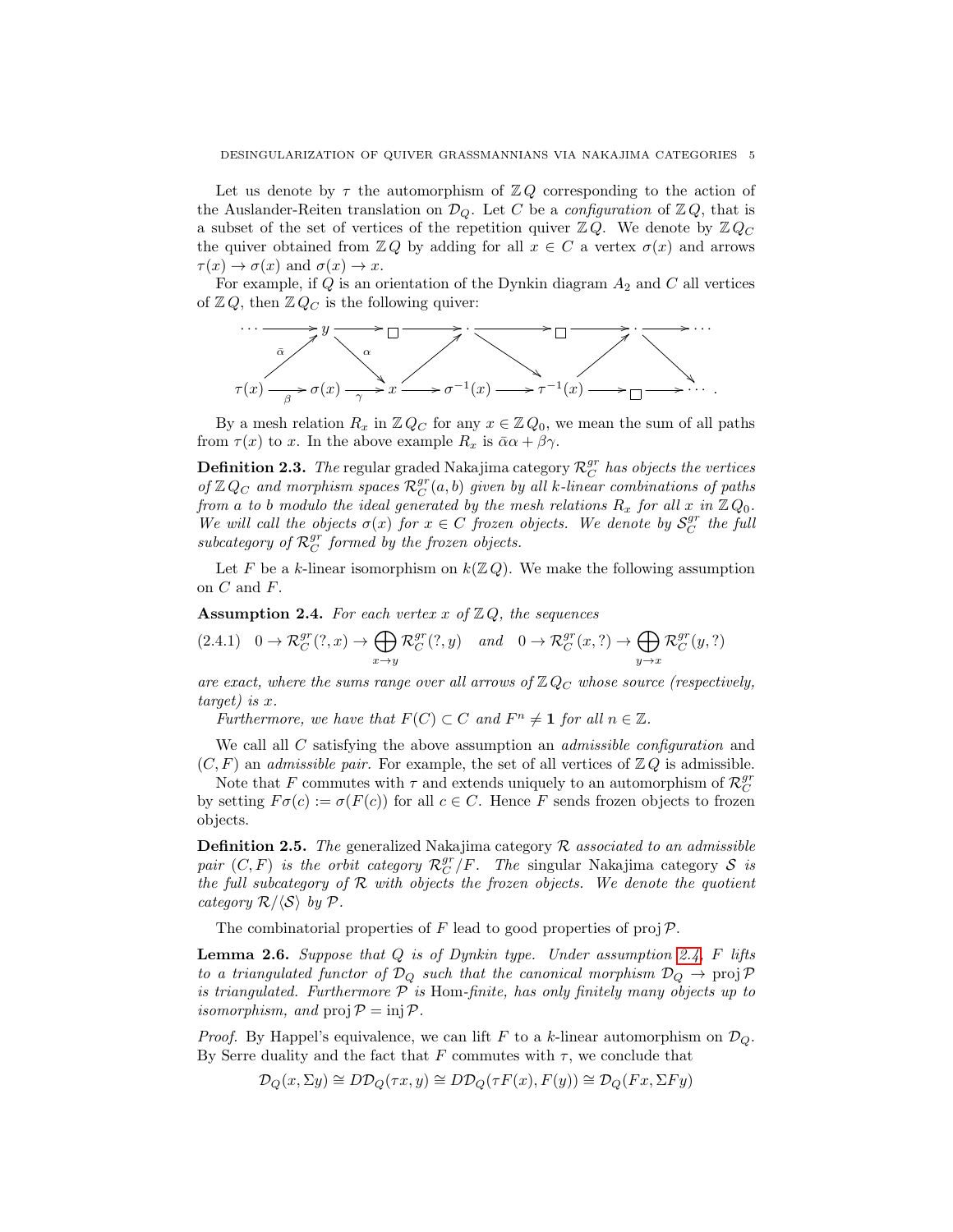for all  $x, y \in \mathcal{D}_{\mathcal{O}}$ . Hence  $F(kQ)$  is a tilting object in  $\mathcal{D}_{\mathcal{O}}$  and induces an auto equivalence on  $\mathcal{D}_Q$  via  $\mathcal{D}_Q \to \mathcal{D}_Q$ ,  $x \mapsto F(kQ) \otimes^L x$ . This functor is isomorphic to  $F$ , as both are uniquely determined by the image of the projective indecomposable  $kQ$ -modules. Furthermore, it is clearly triangulated. As  $F$  acts without torsion, we have that  $F^n = \tau^k$  for some  $k, n \in \mathbb{Z} - 0$  and as Q is of Dynkin type, we also know that there is an integer s with  $\tau^s \cong \Sigma^2$ . Hence  $F^m = \Sigma^h$  for two non-zero integers m and h. From this equality, it is easy to see that all conditions of  $[21]$ are satisfied and as a consequence that  $proj \mathcal{P}$  is naturally a triangulated category. Furthermore,  $F$  has only finitely many orbits and therefore  $\mathcal P$  has only finitely many objects up to isomorphism. As F does not have a fixed point on  $\text{ind } \mathcal{D}_Q$ , we know that  $\mathcal{D}_Q(x, F^i(y))$  vanishes for all but finitely many  $i \in \mathbb{Z}$ . Hence proj $\mathcal{P}$  is Homfinite. As F commutes with the Serre functor S, we find that for all  $x \in \text{ind } \mathcal{D}_{\mathcal{Q}}$ the following isomorphism holds

$$
x_{\mathcal{P}}^{\vee} = DP(?, x) \cong D \bigoplus_{i \in \mathbb{Z}} \mathcal{D}_{Q}(?, F^{i}x)
$$
  
\n
$$
\cong \bigoplus_{i \in \mathbb{Z}} DD_{Q}(?, F^{i}x) \cong \bigoplus_{i \in \mathbb{Z}} D_{Q}(S^{-1}F^{i}x, ?) \cong \mathcal{P}(S^{-1}x, ?) = (S^{-1}x)_{\mathcal{P}}^{\wedge}.
$$

For a locally finite quiver  $Q'$  and a fixed point free automorphism a of  $Q'$ , we denote by  $Q'/a$  the quiver with vertices the *a*-orbits of  $Q'_0$  and the number of arrows  $x \rightarrow y$  between two fixed representatives x and y of a–orbits is given by the number of arrows from  $x \to a^i y$  for all  $i \in \mathbb{Z}$  in the quiver  $Q'$ . Then  $Q'/a$  is locally finite and the canonical map  $Q' \rightarrow Q'/a$  is a Galois covering.

<span id="page-5-0"></span>**Proposition 2.7.** The category  $proj \mathcal{P}$  admits Auslander-Reiten triangles. Its Auslander-Reiten quiver is given by  $\mathbb{Z} Q/F$  and  $proj \mathcal{P}$  is standard, that is the mesh category  $k(\mathbb{Z} Q)/F \cong k(\mathbb{Z} Q/F)$  is equivalent to  $\mathcal{P}$ .

*Proof.* As  $\mathcal{D}_Q \to \text{proj } \mathcal{P}$  is triangulated,  $\text{proj } \mathcal{P}$  is Krull-Schmidt and admits a Serre functor induced from the Serre functor of  $\mathcal{D}_Q$ . It is easy to see that the images of Auslander-Reiten triangles in  $\mathcal{D}_Q$  induce Auslander-Reiten triangles in proj  $\mathcal{P}$ . The Auslander-Reiten quiver of  $\mathcal{D}_Q$  is given by  $\mathbb{Z} Q$  and identifying the F-orbits shows that the Auslander-Reiten quiver of proj  $\mathcal{P}$  is  $\mathbb{Z} Q/F$ . As the mesh category of  $\mathbb{Z} Q/F$  is equivalent to the orbit category of the mesh category of  $\mathbb{Z} Q$ , it follows from the standardness of  $\mathcal{D}_Q$  that proj  $\mathcal P$  is also standard.  $\sqrt{\phantom{a}}$ 

In the sequel, we will identify the orbit categories  $\mathcal{R}, \mathcal{S}$  and  $\mathcal{P}$  with their equivalent skeleta categories, in which we identify all objects lying in the same F–orbit. We will denote by Q the quiver  $\mathbb{Z} Q_C/F$ .

**Example 2.8.** In the case that  $Q = A_2$ ,  $F = \tau$  and that C is the set of all vertices of  $\mathbb{Z} Q$ , our assumptions are satisfied and R is equivalent to the path category of Q

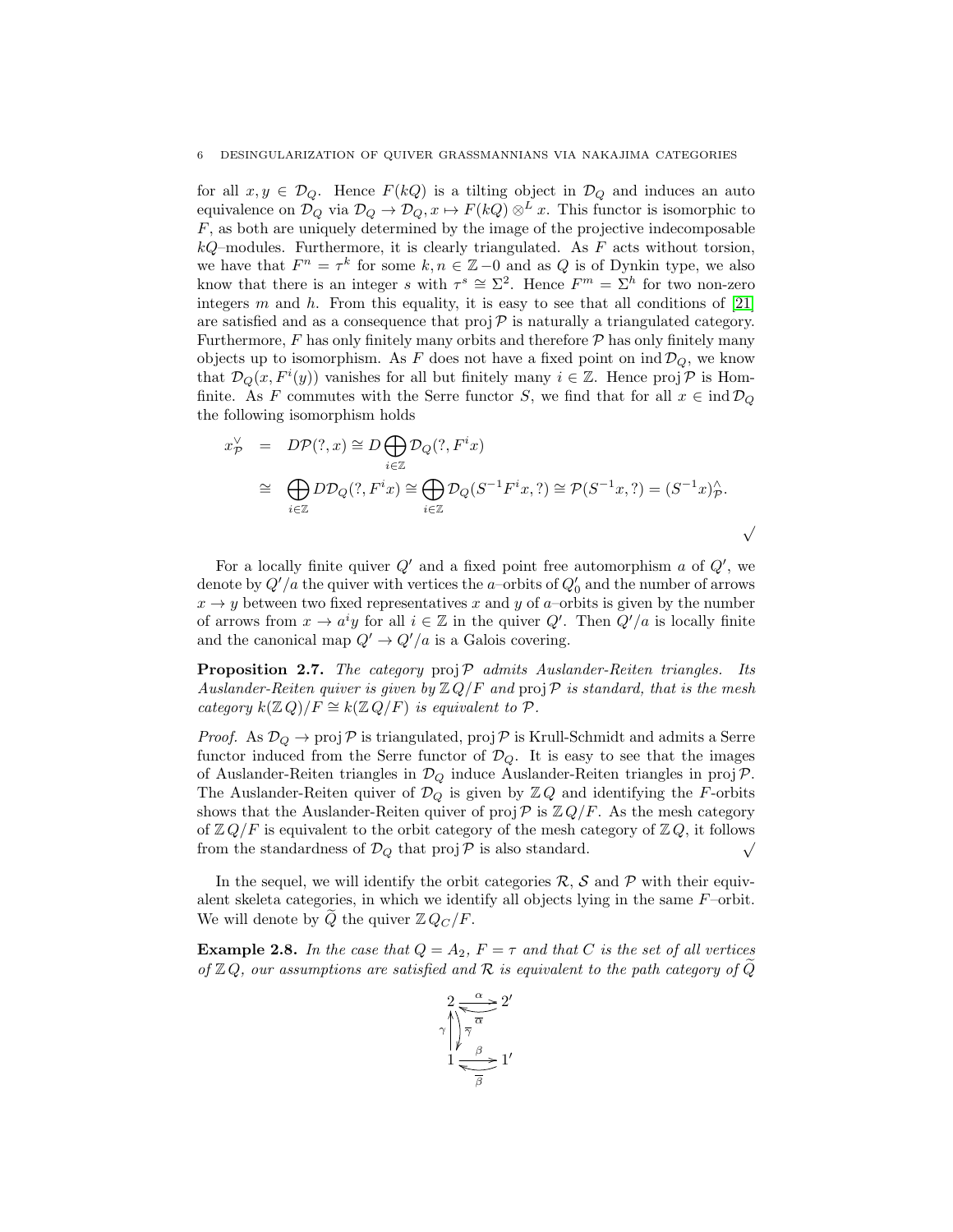modulo the mesh relations, which are given by

$$
\alpha \overline{\alpha} + \overline{\gamma} \gamma = 0 \text{ and } \beta \overline{\beta} + \gamma \overline{\gamma} = 0.
$$

We see that  $P$  is equivalent to the preprojective algebra associated to  $A_2$ .

<span id="page-6-0"></span>2.9. Kan extensions and Stability. In [\[23\]](#page-12-7), we introduced the notion of intermediate extensions and stability. We briefly recall these definitions, which we have adapted to the setup of the present paper. We call an  $\mathcal{R}$ -module M stable if  $\text{Hom}_{\mathcal{R}}(S, M) = 0$  vanishes for all modules S supported only in non-frozen vertices. Equivalently, M does not contain any non zero submodule supported only on non frozen vertices. We call M costable if we have  $\text{Hom}_{\mathcal{R}}(M, S) = 0$  for each module S supported only in non-frozen vertices. Equivalently, M does not contain any non zero quotient supported only on non frozen vertices. A module is bistable, if it is both stable and costable.

As the restriction functor

$$
\operatorname{res} : \operatorname{Mod} \mathcal{R} \to \operatorname{Mod} \mathcal{S}
$$

is a localization functor in the sense of [\[11\]](#page-12-12), it admits a right and a left adjoint which we denote  $K_R$  and  $K_L$  respectively: the left and right Kan extension cf. [\[25\]](#page-12-13).

We obtain the following recollement of abelian categories:

$$
\text{Mod } \mathcal{P} \xrightarrow{\longleftarrow} \text{Mod } \mathcal{R} \xrightarrow{\longleftarrow} \text{Fres} \xrightarrow{\longrightarrow} \text{Mod } \mathcal{S}.
$$

We define the intermediate extension

$$
K_{LR}: \text{Mod}\,\mathcal{S} \to \text{Mod}\,\mathcal{R}
$$

as the image of the canonical map  $K_R \to K_L$ . We refer to [\[23\]](#page-12-7) for general properties. Recall

# <span id="page-6-1"></span>**Proposition 2.10.** An R-module M is bistable if and only if  $M \cong K_{LR}$  res M.

### 3. Frobenius models and Nakajima categories

Throughout this section we assume that  $Q$  is an orientation of a Dynkin diagram. Recall that proj  $\mathcal P$  is a triangulated category. In this section, by a Frobenius *category*, we mean a k-linear, Krull–Schmidt category  $\mathcal E$  endowed with the structure of an exact category for which it is Frobenius. Then the stable category  $\mathcal{E}$ , which is the quotient of  $\mathcal E$  by all morphisms factoring through projective-injective objects of  $\mathcal{E}$ , is naturally a triangulated category. A Frobenius model for proj  $\mathcal{P}$  is a Frobenius category  $\mathcal E$  together with an equivalence of triangulated categories: proj  $\mathcal P \stackrel{\sim}{\rightarrow} \underline{\mathcal E}$ .

<span id="page-6-2"></span>3.1. Gorenstein projective modules of S. Recall that, for a k-category  $\mathcal{C}$ , a  $C$ -module M is *Gorenstein projective* [\[10\]](#page-12-14) if there is an acyclic complex

$$
P: \ldots \to P_1 \to P_0 \to P_{-1} \to \ldots
$$

of finitely generated projective modules such that  $M$  is isomorphic to the cokernel of  $P_1 \rightarrow P_0$ , and such that the complex  $\text{Hom}(P, P')$  is acyclic for each finitely generated projective  $C$ -module  $P'$ . We denote the category of Gorenstein projective modules by  $gpr(\mathcal{C})$ . By Proposition 5.1 of [\[2\]](#page-12-15) it follows easily that  $gpr(\mathcal{C})$  is a Frobenius exact category and that the subcategory of projective–injective objects is the subcategory of finitely generated projective  $C$ -modules.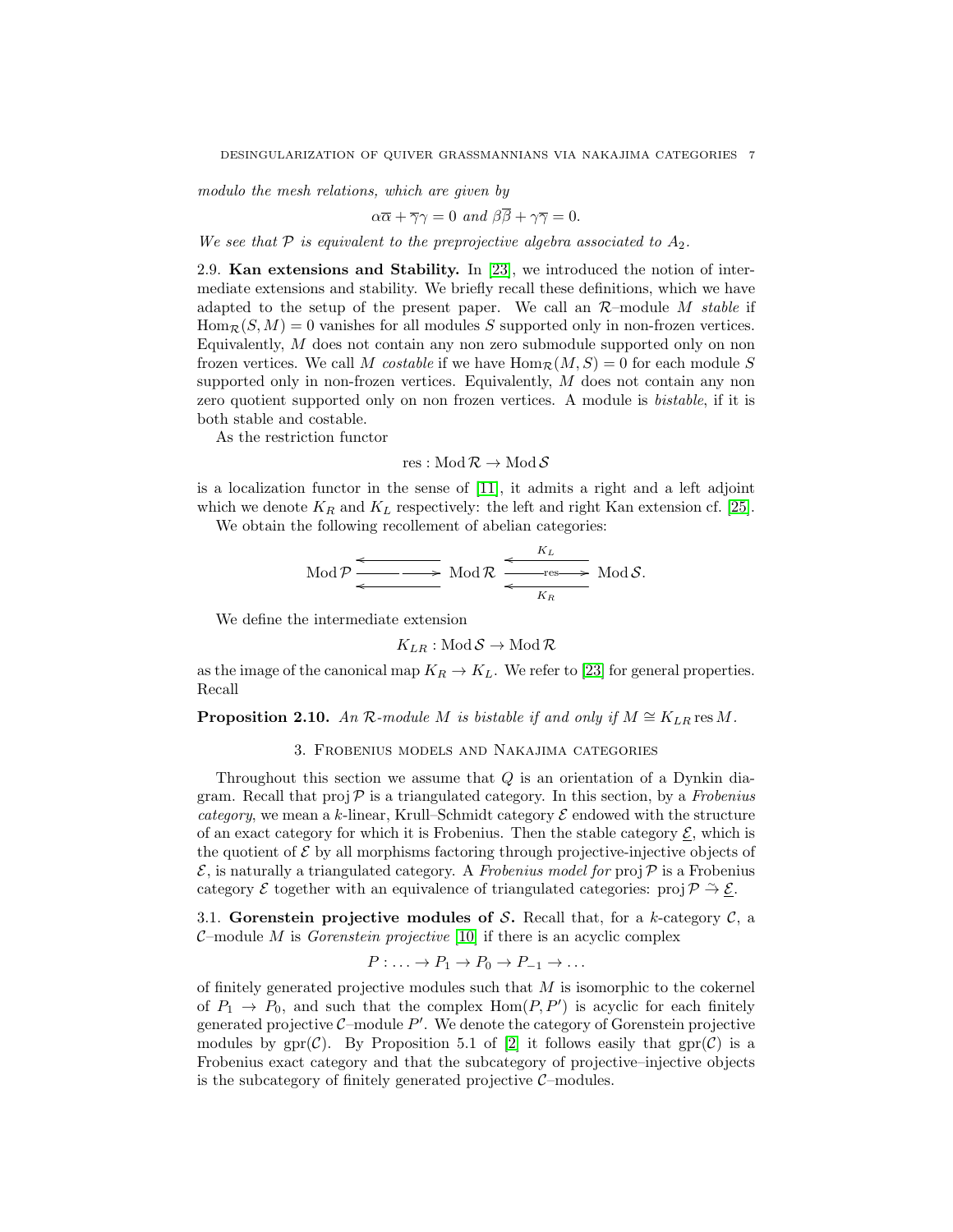We have shown in Theorem 5.18 of [\[22\]](#page-12-9) that the stable category of the Frobenius category  $spr(S_C^{gr})$  is equivalent to the bounded derived category

$$
\mathcal{D}_Q \cong \underline{\text{gpr}}(\mathcal{S}_C^{gr}).
$$

In this section, we denote by  $F_*$  both the exact automorphism on Mod  $\mathcal{R}_C^{gr}$  and its restriction to  $ModS_C^{gr}$  induced by the functor F.

As the pushforward functors

$$
p_*: \text{gpr}(\mathcal{S}_C^{gr}) \to \text{gpr}(\mathcal{S}) \text{ and } p_*: \text{proj } \mathcal{R}_C^{gr} \to \text{proj } \mathcal{R}
$$

are invariant under  $F_*$ , we obtain functors

$$
\text{gpr}(\mathcal{S}^{gr}_C)/F_* \to \text{gpr}(\mathcal{S})
$$

and

$$
\text{proj}(\mathcal{R}_C^{gr})/F_* \to \text{proj}\,\mathcal{R}.
$$

sending the finitely generated projective  $\mathcal{S}_C^{gr}$ -modules to finitely generated projective  $S$ -modules. These functors satisfy the following properties.

<span id="page-7-0"></span>**Lemma 3.2.** The functor proj  $\mathcal{R}_C^{gr}/F_* \to \text{proj } \mathcal{R}$  is an equivalence and  $\text{gpr}(\mathcal{S}_C^{gr})/F_* \hookrightarrow$  $gpr(S)$  is fully faithful and exact.

*Proof.* Let  $\mathcal{C}^{gr}$  be either  $\mathcal{S}^{gr}_C$  or  $\mathcal{R}^{gr}_C$ , and let C be respectively either S or R. Let  $x^{\wedge}$  and  $y^{\wedge}$  be two projective  $\mathcal{C}^{gr}$ -modules associated with  $x, y \in \mathcal{C}_0^{gr}$ . Then

$$
\begin{array}{rcl}\n\operatorname{Mod}\mathcal{C}^{gr}/F_*(x^{\wedge}, y^{\wedge}) & = & \bigoplus\limits_{i \in \mathbb{Z}} \operatorname{Mod}\mathcal{C}^{gr}(x^{\wedge}, F^i(y)^{\wedge}) \\
& = & \bigoplus\limits_{i \in \mathbb{Z}} \mathcal{C}^{gr}(x, F^i(y)) \cong \mathcal{C}(x, y) \cong \operatorname{Mod}\mathcal{C}(x^{\wedge}, y^{\wedge}),\n\end{array}
$$

where we identify the vertices x and y with their images under  $p$ . Hence the first functor is fully faithful. It is an equivalence as every indecomposable projective  $\mathcal{R}-$ module lifts to a projective indecomposable  $\mathcal{R}_{C}^{gr}$ -module. This proves the first part.

To prove the second part, we use that all Gorenstein projective module are finitely presented. Hence the claim follows from the fully faithfulness on the finitely generated projective modules, which has been shown above.  $\sqrt{}$ 

We show next that  $proj R$  is a Frobenius model for  $proj P$ .

<span id="page-7-1"></span>**Theorem 3.3.** The category  $\text{spr}(S_C^{gr})/F_*$  is equivalent to  $\text{proj } R$  and the stable category of  $proj R$  is equivalent to  $proj P$ .

*Proof.* In Theorem 5.23 of [\[22\]](#page-12-9) we have shown that the map proj  $\mathcal{R}_C^{gr} \to \text{gpr}(\mathcal{S}_C^{gr})$ ,  $x^{\wedge} \mapsto$ res x<sup>^</sup> induces an isomorphism of exact categories. This implies that  $gpr(S_C^{gr})/F_* \cong$ proj  $\mathcal{R}_C^{gr}/F_*$ . Furthermore, we have shown in the Lemma [3.2](#page-7-0) that proj  $\mathcal{R}_C^{gr}/F_*$  is equivalent to proj R. Hence the category  $\text{gpr}(\mathcal{S}_C^{gr})/F_*$  is equivalent to proj R. Let  $x, y \in \mathcal{R}_0 - \mathcal{S}_0$ , then

proj 
$$
\mathcal{R}(x^{\wedge}, y^{\wedge}) \cong \mathcal{R}/\langle \mathcal{S} \rangle (x, y) \cong \text{proj } \mathcal{P}(x^{\wedge}, y^{\wedge}).
$$

Hence the stable category proj  $\mathcal R$  is equivalent to proj  $\mathcal P$ . This finishes the proof.  $\sqrt{}$ 

Combining the results of this section, yields the following.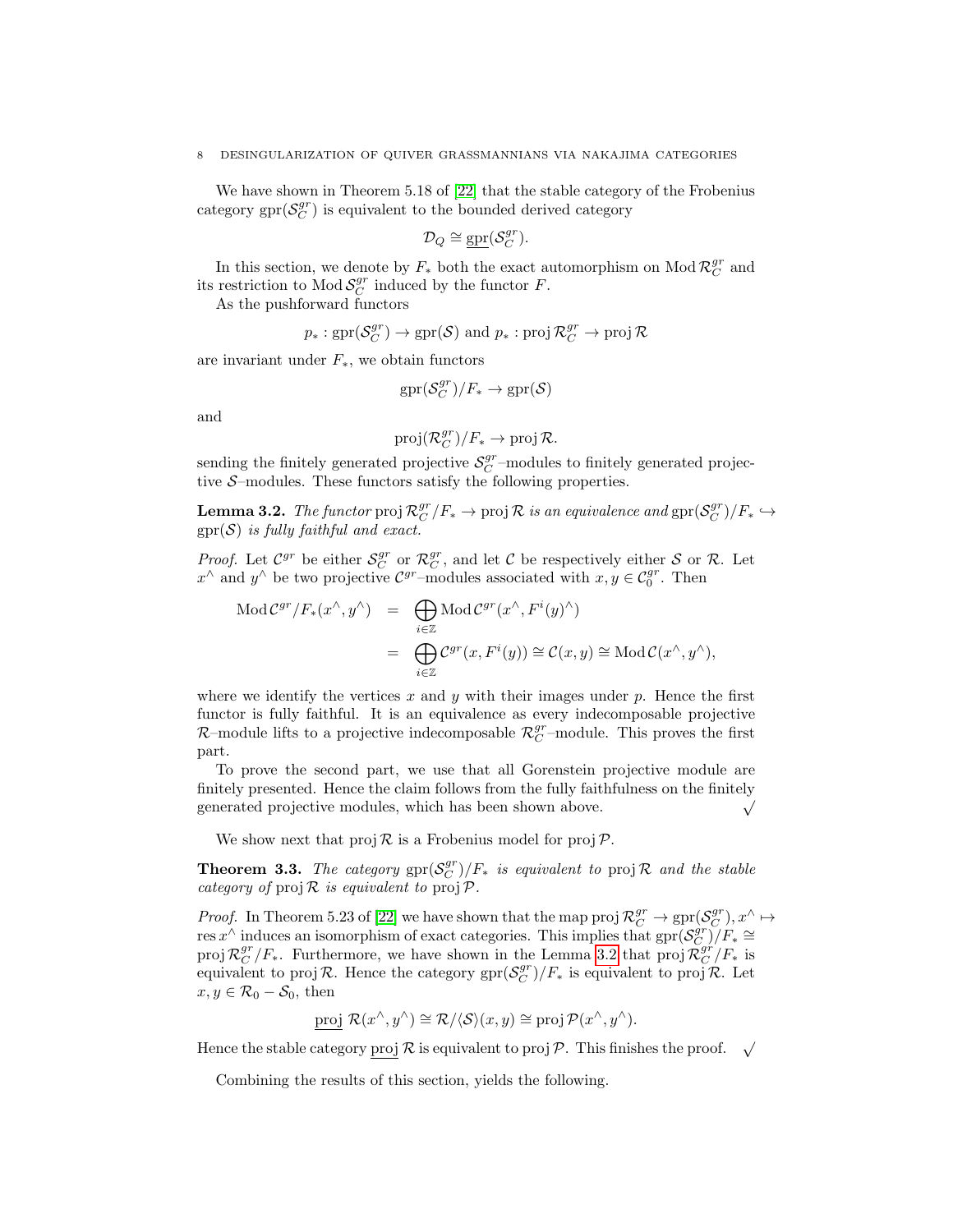<span id="page-8-1"></span>Corollary 3.4. There is a fully faithful embedding

$$
\operatorname{proj} \mathcal{P} \to \operatorname{gpr}(\mathcal{S}), x^{\wedge} \mapsto \operatorname{res} x^{\wedge}
$$

for all  $x \in \mathcal{R}_0 - \mathcal{S}_0$ .

*Proof.* By the previous results, we have that res :  $proj \mathcal{R} \to spr(\mathcal{S}), x^{\wedge} \mapsto res x^{\wedge}$ yields a fully faithful functor between two Frobenius categories, such that the indecomposable projective-injective objects in proj  $\mathcal R$  are mapped to the projectiveinjective objects in gpr(S) given by  $x^{\wedge}$  for all  $x \in S_0$ . Hence this functor lifts to a functor on the stable categories. As  $\underline{proj}(\mathcal{R}) \cong \text{proj}(\mathcal{P}, \text{ we obtain the above statement.}$   $\sqrt{\frac{\text{proj}(\mathcal{R})}{\text{proj}(\mathcal{R})}}$ 

**Theorem 3.5.** Suppose that S is Hom-finite. Then  $\text{gpr}(\mathcal{S}_C^{gr})/F_* \to \text{gpr}(\mathcal{S})$  is an equivalence.

Proof. Using the same argument as in Theorem 5.18 of [\[22\]](#page-12-9), we can show that proj  $P \rightarrow \text{spr}(\mathcal{S})$  is essentially surjective, hence an equivalence by corollary [3.4.](#page-8-1) Note also that by Theorem [3.3](#page-7-1) the stable category of  $spr(S_C^{gr})/F_*$  is equivalent to projP. As the embedding  $\text{spr}(\mathcal{S}_C^{gr})/F_* \to \text{spr}(\mathcal{S})$  is one to one on the projectiveinjective objects, we obtain that it is essentially surjective.  $\sqrt{}$ 

<span id="page-8-0"></span>3.6. Frobenius models of self-injective algebras. In this section we classify all Frobenius models of proj  $\mathcal P$  that are standard (cf. section 2.3, page 63 of [\[37\]](#page-13-6)) in the following sense:

- (P1) For each indecomposable non projective object X of  $\mathcal{E}$ , there is an almost split sequence starting and an almost split sequence ending at X.
- (P2) The category of indecomposables is equivalent to the mesh category of its Auslander–Reiten quiver.
- (P3) Every projective-injective indecomposable object appears in exactly one mesh of the Auslander-Reiten quiver.

Recall from Proposition [2.7](#page-5-0) that P is equivalent to the orbit category  $k(\mathbb{Z} Q)/F$ where we view F as an automorphism on the mesh category  $k(\mathbb{Z},Q)$ . Similarly,  $\mathcal R$  is defined by the choice of an automorphism F of  $k(\mathbb Z Q)$  and an admissible configuration  $C \subset (\mathbb{Z} Q)_0$ .

Theorem 3.7. There is a bijection between the admissible F-stable configurations  $C \subset \mathbb{Z} Q_0$  such that  $\mathcal R$  is Krull-Schmidt, and the equivalence classes of Frobenius models  $\mathcal E$  of proj  $\mathcal P$  which are standard in the above sense. The bijection maps C to the Nakajima category proj  $\mathcal R$  where  $\mathcal R$  is defined by the datum  $(C, F)$ .

*Proof.* Let  $\mathcal R$  be defined by the admissible pair  $(C, F)$ . Then proj  $\mathcal R$  is a Krull-Schmidt category whose Auslander-Reiten quiver is  $\tilde{Q} \cong \mathbb{Z} Q_C/F$ . Now, by The-orem [3.3,](#page-7-1) the category proj  $\mathcal R$  is exact with projective-injective objects  $\sigma(x)$  for all  $x \in C$  and we have a natural equivalence of triangulated categories between the stable category of proj  $\mathcal R$  and proj  $\mathcal P$ . Hence proj  $\mathcal R$  is a Frobenius model of proj  $\mathcal P$ .

Conversely, suppose  $\mathcal E$  is a Frobenius model of proj  $\mathcal P$  satisfying (P1)–(P3). Then the stable Auslander-Reiten quiver of  $\mathcal E$  is  $\mathbb Z Q/F$ . Let  $C_{\mathcal E} \subset (\mathbb Z Q/F)_0$  be the vertices which correspond to objects  $c \in \mathcal{E}$ , such that a projective-injective object appears as middle term of the Auslander-Reiten sequence starting in c. Then  $C_{\mathcal{E}}$ lifts to an F-invariant subset  $C \subset \mathbb{Z} Q_0$ . Clearly, this configuration gives rise to a category R which is equivalent to  $\mathcal E$  by (P1)–(P3). It remains to show that C is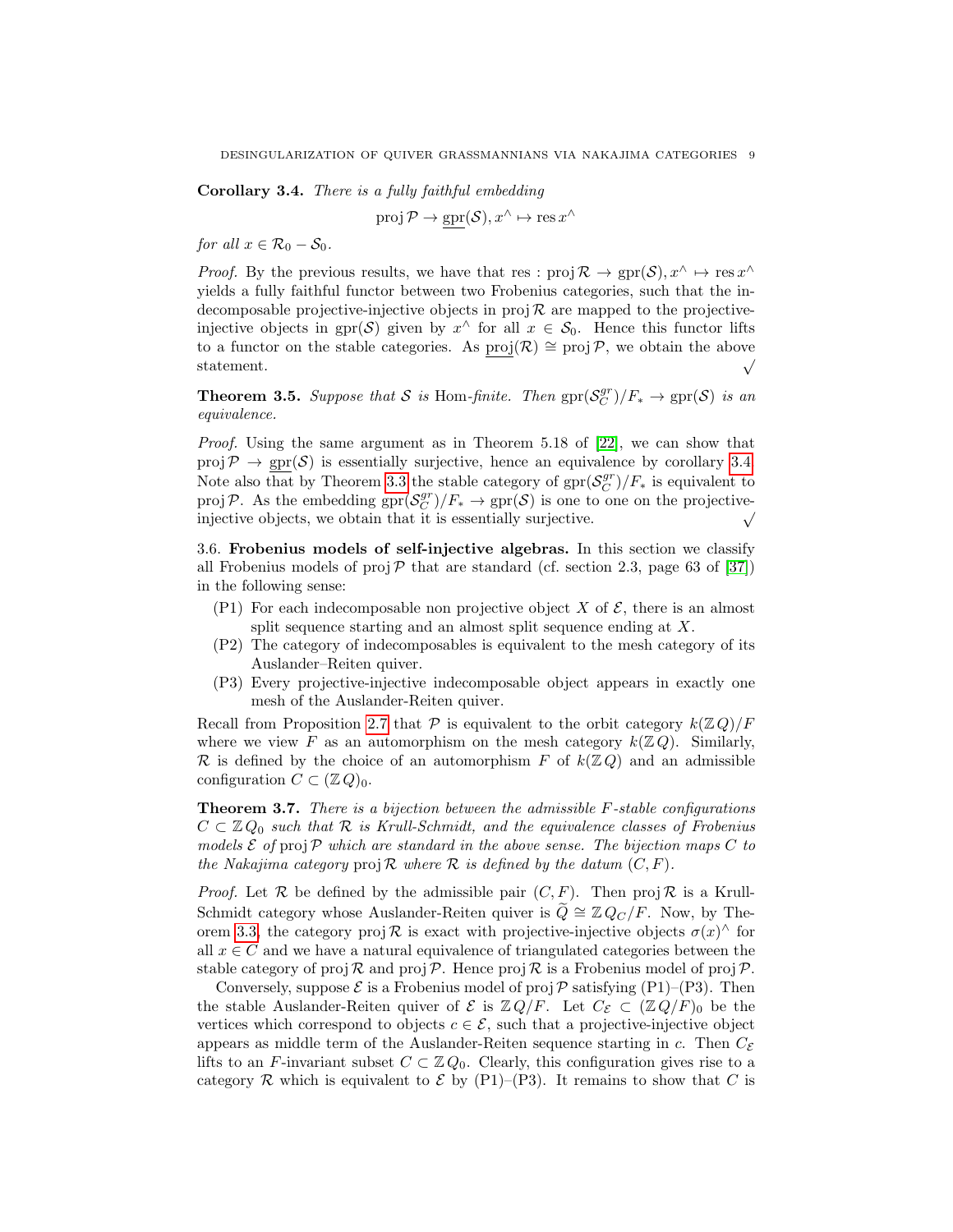admissible. Applying Hom(-, -) to the almost split sequences of  $\mathcal E$  starting in x yields the exact sequences

$$
0 \to \mathcal{R}(?, x) \to \bigoplus_{x \to y} \mathcal{R}(?, y)
$$

and

$$
0 \to \mathcal{R}(x, ?) \to \bigoplus_{y \to x} \mathcal{R}(y, ?)
$$

where the arrows run between representatives of  $F$ –orbits in  $\tilde{Q}$ . By the definition of R as an orbit category, this yields exact sequences in  $\mathcal{R}_C^{gr}$  as in [2.4.](#page-4-0) Hence C is an admissible configuration.

**Remark 3.8.** If  $\mathcal{R}$  is not Krull-Schmidt for an admissible pair  $(C, F)$ , then one can consider its orbifold completion  $\widehat{\mathcal{R}}$  as defined in [\[26\]](#page-12-16), which is Krull-Schmidt as the endomorhism ring of indecomposable objects are local. Then proj $\widehat{\mathcal{R}}$  is a Frobenius model of  $\mathcal{D}_Q/F$  which is equivalent to proj $\mathcal{P}$ , as  $\mathcal{P}$  is Hom-finite. Furthermore, the mesh category of its Auslander-Reiten quiver is equivalent to  $\mathcal{R}$ : the irreducible maps are induced by the arrows in the quiver of  $\mathcal R$  and the indecomposable objects are in bijection with the vertices.

It follows by [\[22\]](#page-12-9) that  $proj R_C^{gr} \cong gpr(S_C^{gr})$  is a Frobenius model of  $\mathcal{D}_Q$  and every standard Hom-finite Frobenius model arises in this way. Hence we know that all standard Hom-finite Frobenius models of  $proj \, \mathcal{P}$  are orbit categories of standard Hom-finite Frobenius models of  $\mathcal{D}_Q$ .

# 4. Desingularization of quiver Grassmannians

<span id="page-9-0"></span>We can apply our results to desingularize quiver Grassmanianns of modules of self-injective algebras of finite representation type. We refer to the survey [\[41\]](#page-13-7) for an overview on self-injective algebras. We denote by  $B$  the repetitive algebra associated with a finite-dimensional algebra  $B$ , see [\[18\]](#page-12-17) and [\[16\]](#page-12-10). Furthermore, we denote by  $\Gamma(A)$  the mesh category associated to the Auslander-Reiten quiver of an algebra A.

<span id="page-9-1"></span>**Theorem 4.1.** Let A be a standard finite-dimensional self-injective algebra of finite representation type. Then there is a Nakajima category R such that  $\Gamma(A)$  is isomorphic to  $R$  and  $A$  is Morita equivalent to  $S$ .

Proof. By [\[35\]](#page-13-8), every self-injective algebra of finite representation type over a field of characteristic  $\neq 2$  is necessarily standard. Furthermore, if A is self-injective, standard and of finite representation type, then by [\[34\]](#page-13-9) and [\[42\]](#page-13-10) there is an algebra B which is tilted of Dynkin type Q such that  $A \cong \widehat{B}/F$ , where F is an autoequivalence on  $\widehat{B}$ . Also  $\widehat{B}$  is standard and its stable Auslander-Reiten quiver is  $\mathbb{Z} Q$ . By Proposition 4.3 of [\[23\]](#page-12-7) the mesh category  $\Gamma(\widehat{B})$  is equivalent to the Nakajima category  $\mathcal{R}_C^{gr}$  associated with the quiver  $Q$ , and the configuration C such that the vertices  $\sigma(x)$  with  $x \in C$  correspond to the positions of the projective-injective  $B$ –modules in the Auslander-Reiten quiver.

Hence F acts on  $k(\mathbb{Z}, Q)$  and satisfies the assumptions in [2.4](#page-4-0) by [\[34\]](#page-13-9), [\[42\]](#page-13-10). By [\[13\]](#page-12-18) (see also [\[41\]](#page-13-7) Section 3.2) the mesh category  $\Gamma(A)$  is given by the quotient  $\Gamma(\widehat{B})/F$ and the canonical pushforward functor induces a Galois cover  $\Gamma(\widehat{B}) \to \Gamma(A)$ . Hence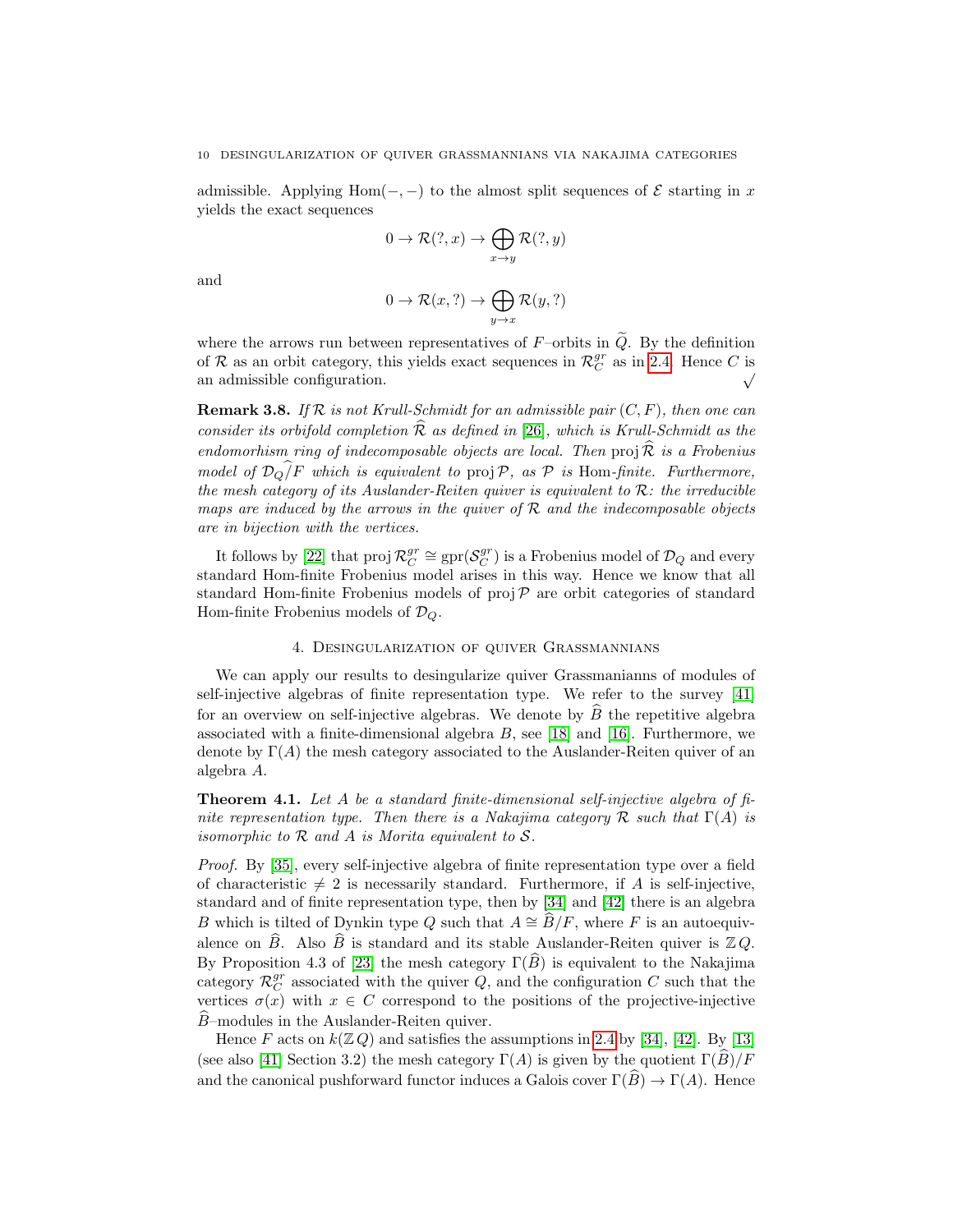$\Gamma(A) \cong \mathcal{R}$  where  $\mathcal{R}$  is determined by Q, F and C as above. As B is standard, it is Morita equivalent to  $S_C^{gr}$ , the subcategory of  $\mathcal{R}_C^{gr}$  generated by the projectiveinjective objects  $\sigma(x)$  with  $x \in C$ . Hence A is Morita equivalent to S.

We define  $A_n$  to be the quiver  $1 \to 2 \to \cdots \to n$ .

Example 4.2. Let A be given as the path algebra of

$$
\cdot \bigodot x
$$

modulo  $x^2$ . Then A is equivalent to the Nakajima category S given by the data  $Q = A_1$ ,  $C = \mathbb{Z} A_1$  and  $F = \tau$ . That is  $\mathcal R$  is

$$
\begin{array}{c}\n1 \leq b \\
c \bigwedge d \\
1\n\end{array} \xrightarrow{b} 2
$$

with relations  $cd = b_1a_1$  and  $ba = 0$ .

This holds in greater generality.

Proposition 4.3. Let A be the path algebra of

$$
\cdot \bigodot x
$$

modulo  $x^{n+1}$  for  $n \geq 1$ . Then A is equivalent to S, where  $Q = A_n$ , C is the  $\tau$ -orbit of a point in  $\mathbb{Z} A_n$  with only one incoming arrow and  $F = \tau$ .

*Proof.* Let  $\mathcal R$  be given by the datum  $Q$ ,  $C$  and  $\tau$  as in the proposition. Then  $\mathcal R$  is given by the quiver

$$
\sum_{\substack{c \text{ odd} \\ c \text{ odd}}} \frac{1}{a_1} \underbrace{b_1 \cdots b_{n-1}}_{a_{n-1}} n
$$

satisfying  $a_i b_i = b_{i-1} a_{i-1}$  for  $2 \le i \le n-1$  and  $cd = ab$  and  $b_{n-1} a_{n-1} = 0$ . By [\[38\]](#page-13-1), the quiver of S is given as the  $Ext^1$ -quiver of  $P_1$  in proj  $\mathcal{P}$ , where  $\mathcal{P}$  is the preprojective algebra of  $A_n$ . This is one-dimensional and hence there is one loop. Furthermore, the number of minimal relations between the paths is given by the dimension of  $\text{Ext}^2(P_1, P_1)$  which is also one-dimensional. Now it is easy to see that S has one object and the morphisms are spanned by powers of the loop dc.<br>Furthermore, one sees that the minimal relation is  $(dc)^{n+1} = 0$ . Furthermore, one sees that the minimal relation is  $(dc)^{n+1} = 0$ .

Let A, R and S be as in Theorem [4.1.](#page-9-1) As shown in Theorem [4.1,](#page-9-1) the algebra A is Morita equivalent to S which is the full subcategory of  $\mathcal R$ . Furthermore, as A is standard, we have equivalences

$$
\operatorname{mod} A \cong \Gamma(A) \cong \mathcal{R}.
$$

Note also that proj  $\mathcal{P} \cong \text{proj } \mathcal{R}/\mathcal{S} \cong \text{mod} A$ . Hence the intermediate extension  $K_{LR}: \text{mod} \, \mathcal{S} \to \text{mod} \, \mathcal{R}$  can be seen as a functor

$$
K_{LR}: \text{mod } A \to \text{mod } A.
$$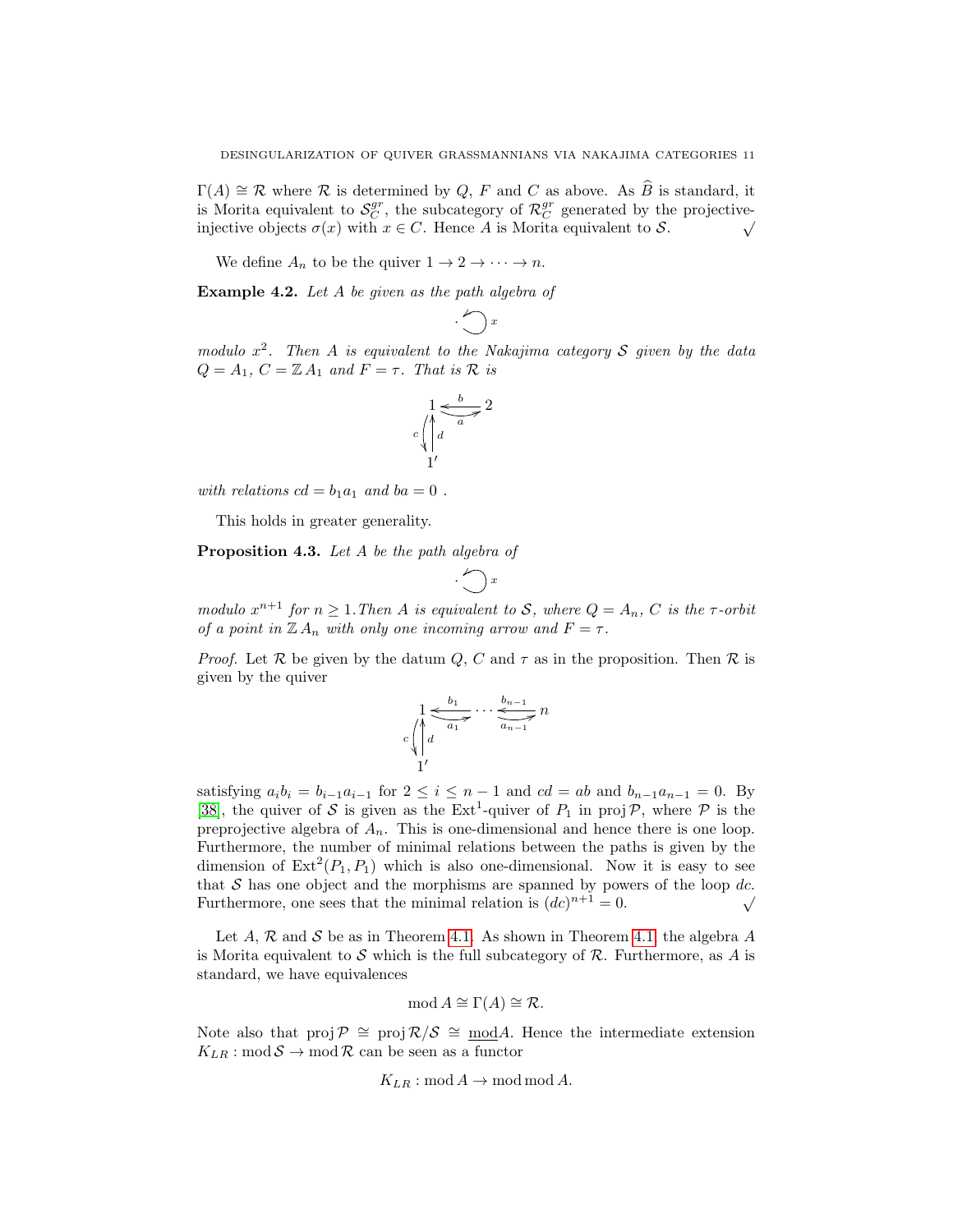Theorem 4.4. Let A be a self-injective algebra of finite representation type and  $M \in \text{mod } A$ . Then the projective variety  $\text{Gr}_d(K_{LR}M)$  is smooth. Furthermore there are finitely many dimension vectors  $d_1, \ldots, d_n$  such that the restriction induces a map

$$
\bigsqcup \mathrm{Gr}_{d_i}(K_{LR}M) \to \mathrm{Gr}_e(M), \ L \mapsto \mathrm{res}\, L
$$

which is proper and surjective.

*Proof.* By Lemma 2.7 of [\[23\]](#page-12-7), the image under the intermediate extension  $K_{LR}$ of every  $M \in \text{mod } A$  is rigid and has projective dimension one. As  $\Gamma(A)$  is an Auslander algebra, it has global dimension at most two and using Proposition 7.1 of [\[7\]](#page-12-5) we have that  $\mathrm{Gr}_d(K_{LR}M)$  is smooth and equi-dimensional. Now the restriction induces a map  $\text{Gr}_d(K_{LR}M) \to \text{Gr}_e(M)$  for any dimension vector d of  $\Gamma(A)$ , where e is the restriction of d to objects  $\sigma(x)$  for  $x \in C$ . This map is proper as its domain is projective. Furthermore as  $K_{LR}$  preserves monomorphisms, every submodule  $N \subset M$  gives rise to a submodule  $K_{LR}N \subset K_{LR}M$ . Hence there are finitely many dimension vectors  $d_1 \ldots d_r$  such that

$$
\bigsqcup_i \text{Gr}_{d_i}(K_{LR}M) \to \text{Gr}_e(M)
$$

is surjective.  $\sqrt{ }$ 

We define  $\text{Gr}_{d}^{bs}(K_{LR}M)$  to be the closure of the open subset

$$
\{L \in \mathrm{Gr}_d(K_{LR}M)|L \text{ is bistable}\}.
$$

It follows that  $\mathrm{Gr}^{bs}_d(K_{LR}M)$  is smooth. Following [\[7\]](#page-12-5), let us denote by  $C(N)$  the irreducible subvariety of  $\text{Gr}_{e}(M)$  containing all submodules isomorphic to an A– module  $N$ . As  $\hat{A}$  is of finite representation type, all irreducible components of  $Gr_{\epsilon}(M)$  are of the form  $C(N)$ . Let  $C(N_i)$  for  $i = 1, ..., n$  denote the irreducible components of  $\text{Gr}_{e}(M)$  for some representatives  $N_i \in \text{Gr}_{e}(M)$  and let  $d_i$  be the dimension vector of  $K_{LR}(N_i)$ . We denote  $\mathcal{V}(M) := \{d_1, \ldots, d_n\}$  the set of dimension vectors.

**Lemma 4.5.** The restriction  $\pi^{gr}: Gr_{d_i}^{bs}(K_{LR}M) \rightarrow Gr_e(M)$  maps birationally onto all components  $C(N_i)$  with  $\underline{\dim} K_{LR}(N_i) = d_i$ .

*Proof.* Clearly, to every  $N \in \mathrm{Gr}_e(M)$  which is isomorphic to some  $N_i$  as above, we obtain an element  $K_{LR}N \in \text{Gr}_{d_i}^{bs}(K_{LR}M)$  such that  $\pi^{gr}(K_{LR}N)$  maps to N. Furthermore all bistable modules form an open subset of  $\mathrm{Gr}^{bs}_{d_i}(K_{LR}M)$  and are of the form  $K_{LR}L$  for some  $L \in \text{mod } A$ . Hence the open subset of bistable modules in  $\mathrm{Gr}_{d_i}^{bs}(K_{LR}M)$  is mapped bijectively to the open subsets of modules isomorphic If  $\mathbf{G} \cdot d_i$  ( $\mathbf{A} \cdot LR^M$ ) is mapped bijectively to the open subsets of modules isomorphic<br>to some  $N_i$  as in the Lemma. Therefore  $\pi^{gr}$  is surjective and birational.

Recall that a *desingularization map* between algebraic varieties is a proper, surjective and birational map with smooth domain. We conclude with the following result.

<span id="page-11-0"></span>Theorem 4.6. The map

$$
\pi^{gr}: \sqcup_{d \in \mathcal{V}(M)} \operatorname{Gr}^{bs}_d(K_{LR}M) \to \operatorname{Gr}_e(M)
$$

is a desingularization map.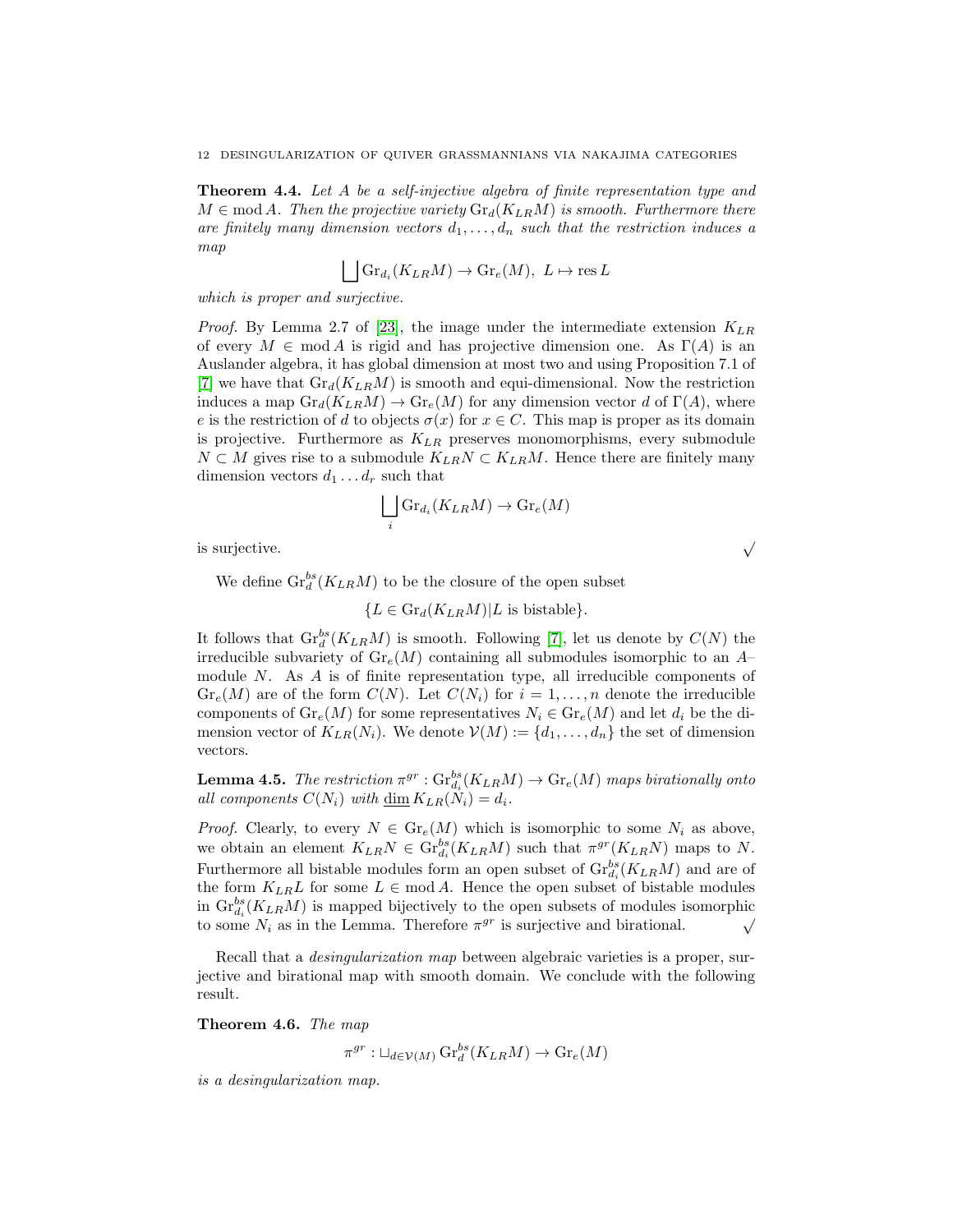Conflict of interest declaration: The author declares that she has no conflict of interest.

### <span id="page-12-1"></span>**REFERENCES**

- [1] Ibrahim Assem, Daniel Simson, and Andrzej Skowroński, Elements of the representation theory of associative algebras. Vol. 1, London Mathematical Society Student Texts, vol. 65, Cambridge University Press, Cambridge, 2006, Techniques of representation theory.
- <span id="page-12-15"></span>[2] Maurice Auslander and Idun Reiten, Applications of contravariantly finite subcategories, Adv. Math. 86 (1991), no. 1, 111-152.
- [3] Otto Bretscher, Christian Läser, and Christine Riedtmann, Self-injective and simply connected algebras, Manuscripta Math.  $36$  (1981/82), no. 3, 253-307.
- <span id="page-12-8"></span>[4] Tom Bridgeland, Quantum groups via Hall algebras of complexes Annals of Maths. 177 (2013), 739–759.
- [5] Aslak Buan, Robert Marsh, Idun Reiten, Markus Reinecke and Gordana Todorov, Clusters and seeds in acyclic cluster algebras, Proc. Amer. Math. Soc. 135 (2007) 3049–3060.
- <span id="page-12-3"></span>[6] Philippe Caldero and Frédéric Chapoton, Cluster algebras as Hall algebras of quiver representations, Comment. Math. Helv. 81 (2006), no. 3, 595–616.
- <span id="page-12-5"></span>[7] Giovanni Cerulli Irelli, Evgeny Feigin, and Markus Reineke, Desingularization of quiver Grassmannians for Dynkin quivers, Adv. Math. 245 (2013) 182–207.
- <span id="page-12-6"></span>[8]  $\Box$ , Homological approach to the Hernandez–Leclerc construction and quiver varieties, Representation Theory 18, 1–14 (2014).
- <span id="page-12-2"></span>[9] William Crawley-Boevey, Geometry of the moment map for representations of quivers, Compositio Math. 126 (2001), no. 3, 257–293.
- <span id="page-12-14"></span>[10] Edgar E. Enochs and Overtoun M. G. Jenda, Gorenstein injective and projective modules, Math. Z. 220 (1995), no. 4, 611–633. MR 1363858 (97c:16011)
- <span id="page-12-12"></span>[11] Peter Gabriel, *Des catégories abéliennes*, Bull. Soc. Math. France 90 (1962), 323-448.
- [12]  $\_\_\_\_\$ , Auslander-Reiten sequences and representation-finite algebras, Representation theory, I (Proc. Workshop, Carleton Univ., Ottawa, Ont., 1979), Springer, Berlin, 1980, pp. 1–71.
- <span id="page-12-18"></span>[13]  $\_\_\_\_\$ n The universal cover of a representation-finite algebra, Representations of Algebras, Lecture Notes in Math., vol. 903, Springer Verlag, 1981, pp. 68–105.
- [14] Karin Erdmann and Andrzej Skowronski, The stable Calabi-Yau dimension of tame symmetric algebras, J. Math. Soc. Japan Volume 58, Number 1 (2006), 1-297.
- <span id="page-12-4"></span>[15] Sergey Fomin and Andrei Zelevinsky, Cluster algebras. I. Foundations, J. Amer. Math. Soc. 15 (2002), no. 2, 497–529 (electronic).
- <span id="page-12-10"></span>[16] Dieter Happel, On the derived category of a finite-dimensional algebra, Comment. Math. Helv. 62 (1987), no. 3, 339–389.
- <span id="page-12-11"></span>[17] , Triangulated categories in the representation theory of finite-dimensional algebras, Cambridge University Press, Cambridge, 1988.
- <span id="page-12-17"></span>[18] David Hughes and Josef Waschbüsch, Trivial extensions of tilted algebras, Proc. London Math. Soc. (3) 46 (1983), no. 2, 347–364. MR 693045 (84m:16023)
- [19] Bernhard Keller, Chain complexes and stable categories, Manuscripta Math. 67 (1990), no. 4, 379–417.
- [20] Bernhard Keller, Derived categories and universal problems, Comm. in Algebra 19 (1991), 699–747.
- <span id="page-12-0"></span> $[21]$  , On triangulated orbit categories, Documenta Math. 10 (2005), 551-581.
- <span id="page-12-9"></span>[22] Bernhard Keller and Sarah Scherotzke, Graded quiver varieties and derived categories, J. reine angew. Math.,DOI 10.1515 / crelle-2013-0124.
- <span id="page-12-7"></span>[23] , Desingularizations of quiver Grassmannians via graded quiver varieties, Advances in Mathematics 256 (2014) 318-347.
- [24] Bernard Leclerc and Pierre-Guy Plamondon, Nakajima varieties and repetitive algebras, Publications of RIMS, Volume 49, Issue 3, 2013, pp. 531–561.
- <span id="page-12-13"></span>[25] Saunders Mac Lane, Categories for the working mathematician, second ed., Graduate Texts in Mathematics, vol. 5, Springer-Verlag, New York, 1998.
- <span id="page-12-16"></span>[26] Alfredo Nájera Chávez, A 2-Calabi-Yau realization of universal cluster algebras of finite type, in preparation.